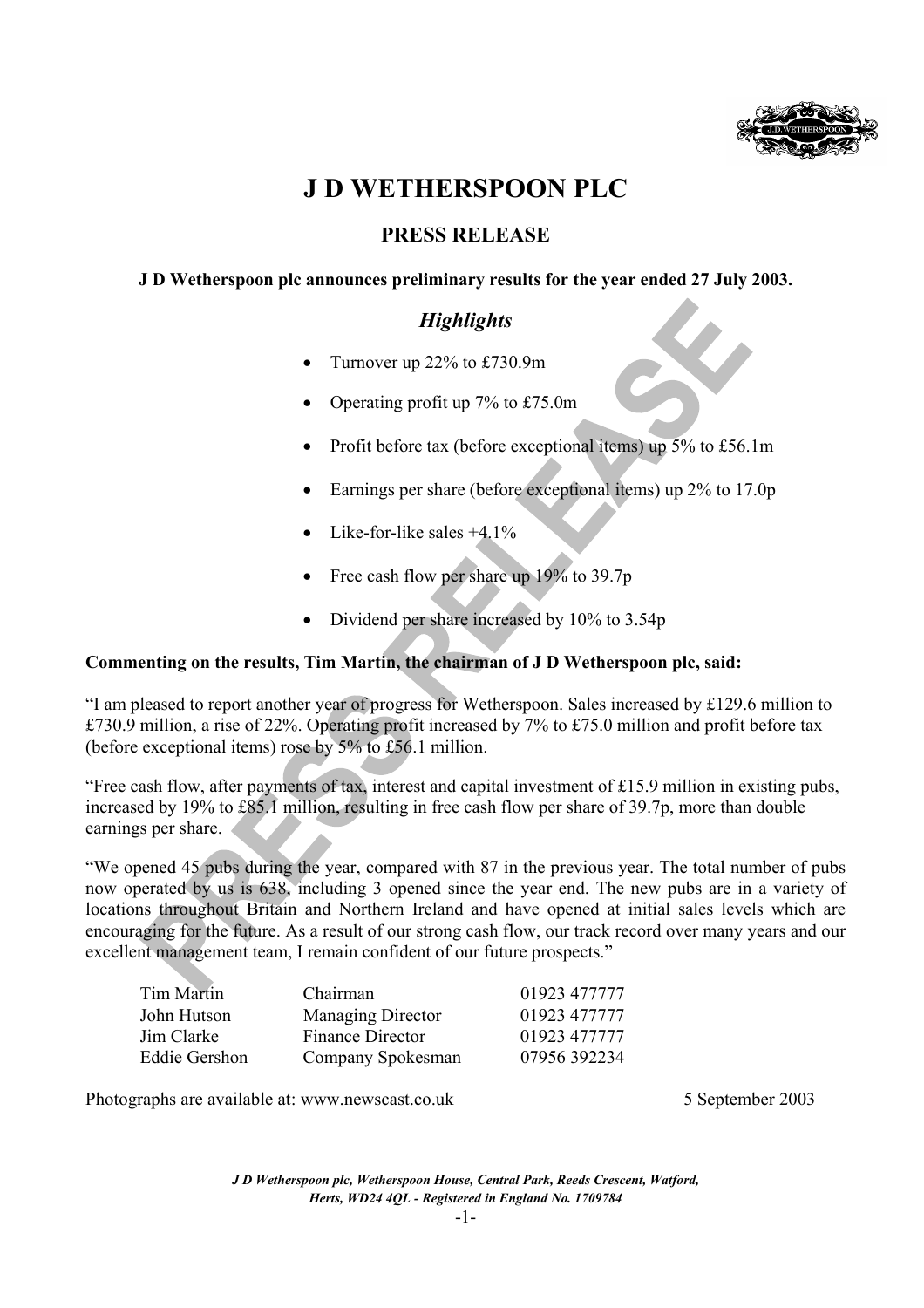

## **CHAIRMAN'S STATEMENT AND OPERATING REVIEW**

I am pleased to report another year of progress for Wetherspoon. Sales increased by £129.6 million to £730.9 million, a rise of 22%. Operating profit increased by 7% to £75.0 million, and profit before tax (before exceptional items) rose by 5% to £56.1 million. Earnings per share (before exceptional items) increased by 2% to 17.0p.

Cash outflow in respect of capital investment was £95.0 million, and net gearing at the year end was 97% (2002: 98%). Net interest was covered 4.0 times (2002: 4.2 times) by operating profit. Operating margins were 10.3%, compared with 11.7% last year, mainly as a result of higher labour and other pub costs.

Free cash flow, after payments of tax, interest and capital investment of £15.9 million in existing pubs, increased by 19% to £85.1 million, resulting in free cash flow per share of 39.7p, more than double earnings per share. Free cash flow in the period was enhanced by lower-than-usual investment in existing pubs, offset by a cash tax charge which rose, as expected, from 16% to 24% of profits.

Economic profit after cash tax, calculated by adding depreciation to profit after tax (before exceptional items) and subtracting capital expenditure on existing pubs, increased by 12% to £70.1 million, with capital investment in existing pubs at 2.2% of turnover, compared with 3.1% of turnover in the previous period.

During the year, the company sold 18 pubs for a net cash consideration of £10.7 million, giving rise to a loss on disposal of £2.7 million. We have also written down the value in the balance sheet by £1.0 million on two non-trading properties purchased for development which we now intend to sell. This has led to a total exceptional loss in the year of £3.7 million before taxation.

We opened 45 pubs during the year, compared with 87 in the previous year. The total number of pubs now operated by us is 638, including 3 opened since the year end. The new pubs are in a variety of locations throughout Britain and Northern Ireland and have opened at initial sales levels which are encouraging for the future. Like-for-like sales increased by 4%, although like-for-like profits declined by 1%, principally as a result of higher costs for labour, repairs and insurance.

The number of Lloyds pubs increased to 50 and these pubs continue to show positive sales growth.

The company continues to try to upgrade every area of the business.

### **Dividends**

The board proposes, subject to shareholders' consent, to pay a final dividend of 2.33p per share on 28 November 2003 to those shareholders on the register at 31 October 2003, bringing the total dividend for the year to 3.54p per share, a 10% increase on the previous year. At this level, dividends will be covered 4.8 times by earnings (before exceptional items), compared with 5.2 times in 2002. The company has decided to cease offering a scrip alternative to dividends, now and for the foreseeable future.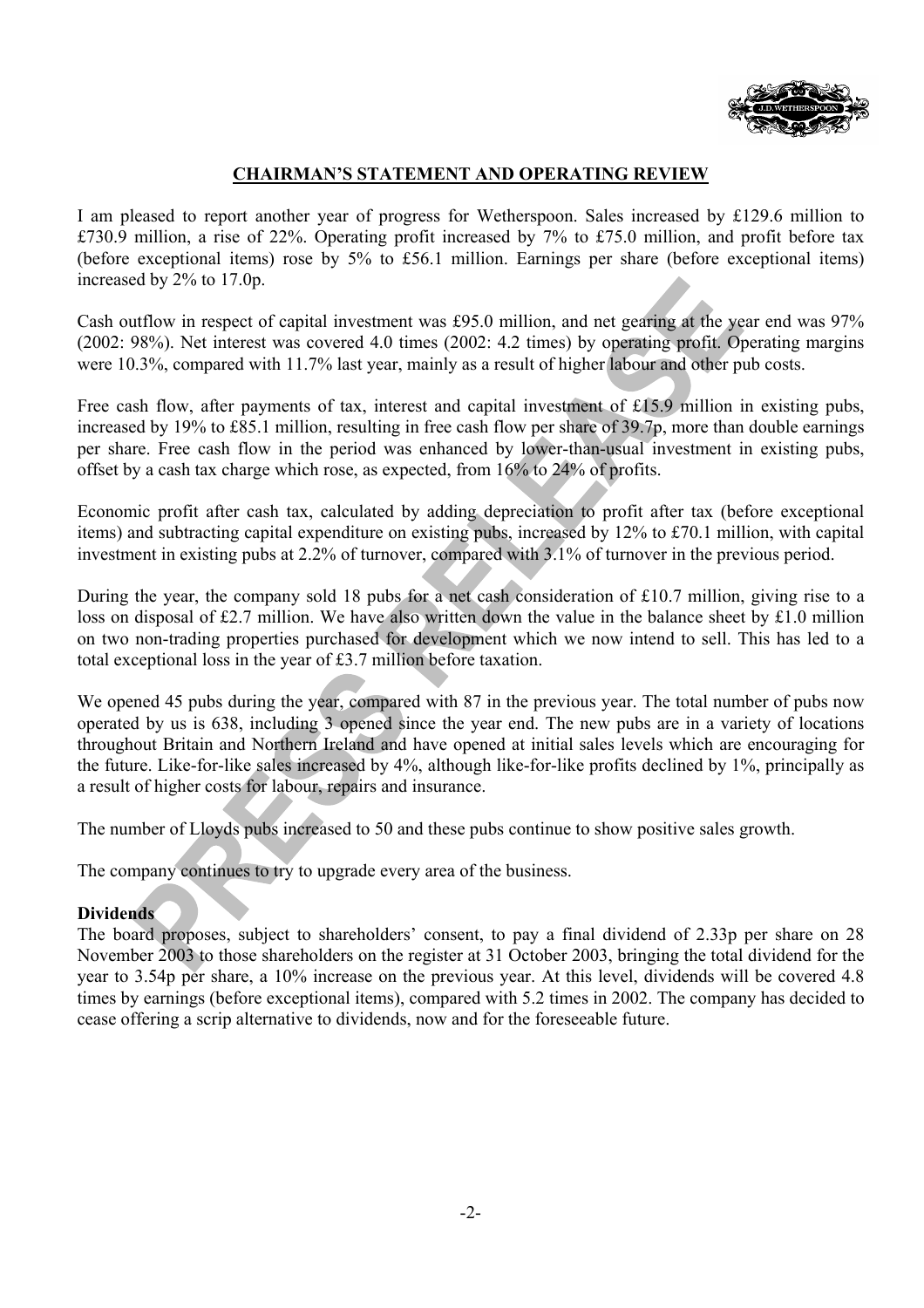

### **Finance**

The company had £87.9 million of unutilised banking facilities and £15.2 million of cash at the balance sheet date. Total facilities are now £412 million. The increase in cash flow relative to capital expenditure means that the company is in a strong position to finance future growth. All of our capital expenditure on new pub developments was financed by organic free cash flow in the year under review.

### **Return of capital**

Towards the end of the year, 8,245,000 shares (representing approximately 4% of the issued share capital) were purchased by the company for cancellation at a cost of £20.1 million, representing an average cost per share of 243p. £17.4 million of the cost was an outflow in the year under review, with the balance settled in the first week of the new financial year. As a result, we expect earnings per share to be enhanced in the future.

### **Regulation and taxation**

In the last few years, the pub business, in common with many other businesses, has seen an increase in taxation and red tape. The government has decided to hand over responsibility for pub licences from the magistrates' court to local authorities and this will involve a substantial increase in fees and other regulatory costs. In addition, there have been considerable increases in taxation, including excise duty, which will cost approximately £2 million in the current financial year, and an increase in stamp duty for new leasehold properties, which will cost approximately £500,000 per annum. These tax increases are in addition to the more highly publicised increases, such as those affecting national insurance.

Pubs currently pay approximately 40% of their turnover in taxes of one kind or another, and further increases in this burden will mean that pubs become less competitive and more expensive, relative to an evening at home.

### **People**

I would like to thank, again, our employees, partners and suppliers for their dedicated work in creating another year of progress for the company.

### **Current trading and outlook**

In August like-for-like sales increased by 3.5%, and total company sales increased by 12%. Profits, both in the current year and going forward, are likely to be impacted by regulatory and employee cost increases.

Whereas we continue to see opportunities for profitable expansion, the uncertainty created by increased red tape and taxation means that it is prudent to reduce the rate of that expansion, so that the level of capital investment for the foreseeable future remains approximately in line with our free cash flow. We have 7 sites in the course of construction, 33 with the necessary permission for development, a further 10 on which terms have been agreed and 99 currently in negotiation.

As a result of our strong cash flow, our track record over many years and our excellent management team, I remain confident of our future prospects.

**Tim Martin**  Chairman 5 September 2003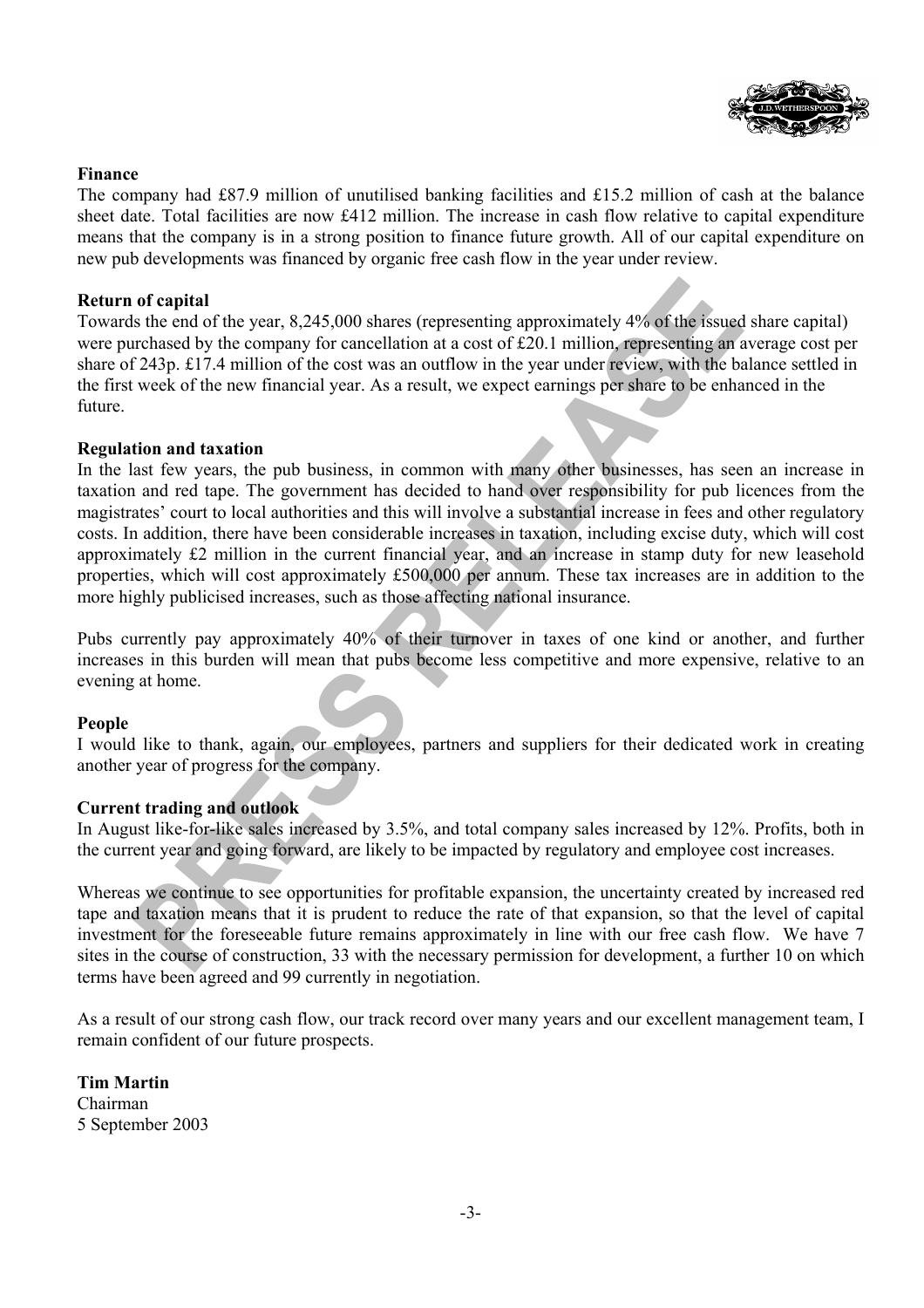

 $\blacktriangle$ 

## **Profit and loss account**

*for the year ended 27 July 2003* 

|                                               | <b>Notes</b>   | <b>Before</b><br>exceptional<br>items<br>2003<br>£000 | <b>Exceptional</b><br>items<br>$(note 3)$<br>2003<br>£000 | After<br>exceptional<br>items<br>2003<br>£000 | 2002<br>£000 |
|-----------------------------------------------|----------------|-------------------------------------------------------|-----------------------------------------------------------|-----------------------------------------------|--------------|
| <b>Turnover</b>                               |                | 730,913                                               |                                                           | 730,913                                       | 601,295      |
| <b>Operating profit</b>                       | $\overline{2}$ | 74,983                                                |                                                           | 74,983                                        | 70,085       |
| Loss on disposal of tangible fixed assets     | 3              |                                                       | (3,688)                                                   | (3,688)                                       |              |
| Net interest payable                          | 4              | (18, 844)                                             |                                                           | (18, 844)                                     | (16, 517)    |
| Profit on ordinary activities before taxation |                | 56,139                                                | (3,688)                                                   | 52,451                                        | 53,568       |
| Tax on profit on ordinary activities          | 5              | (19,744)                                              | 1,337                                                     | (18, 407)                                     | (18, 152)    |
| Profit on ordinary activities after taxation  |                | 36,395                                                | (2,351)                                                   | 34,044                                        | 35,416       |
| Dividends                                     | 6              | (7, 434)                                              |                                                           | (7, 434)                                      | (6,902)      |
| Retained profit for the year                  |                | 28,961                                                | (2,351)                                                   | 26,610                                        | 28,514       |
| Earnings per ordinary share                   | $\sqrt{7}$     | 17.0 <sub>p</sub>                                     |                                                           | 15.9p                                         | 16.6p        |
| Fully diluted earnings per ordinary share     | 7              | 16.9 <sub>p</sub>                                     |                                                           | 15.9 <sub>p</sub>                             | 16.4p        |
|                                               |                |                                                       |                                                           |                                               |              |

All activities relate to continuing operations.

The company has no recognised gains and losses, other than the profit above and therefore no separate statement of recognised gains and losses has been presented.

## **Note of historical cost profits**

|                                                                                                                                          | 2003   | 2002   |
|------------------------------------------------------------------------------------------------------------------------------------------|--------|--------|
|                                                                                                                                          | £000   | £000   |
| Reported profit on ordinary activities before taxation                                                                                   | 52,451 | 53,568 |
| Difference between historical cost depreciation charge and actual<br>depreciation charge for the year, calculated on the revalued amount | 606    | 673    |
| Realisation of property surplus/(deficits) of previous years                                                                             | 341    | (235)  |
| Historical cost profit on ordinary activities before taxation                                                                            | 53,398 | 54,006 |
| Historical cost profit for the year retained after taxation and dividends                                                                | 27,557 | 28,952 |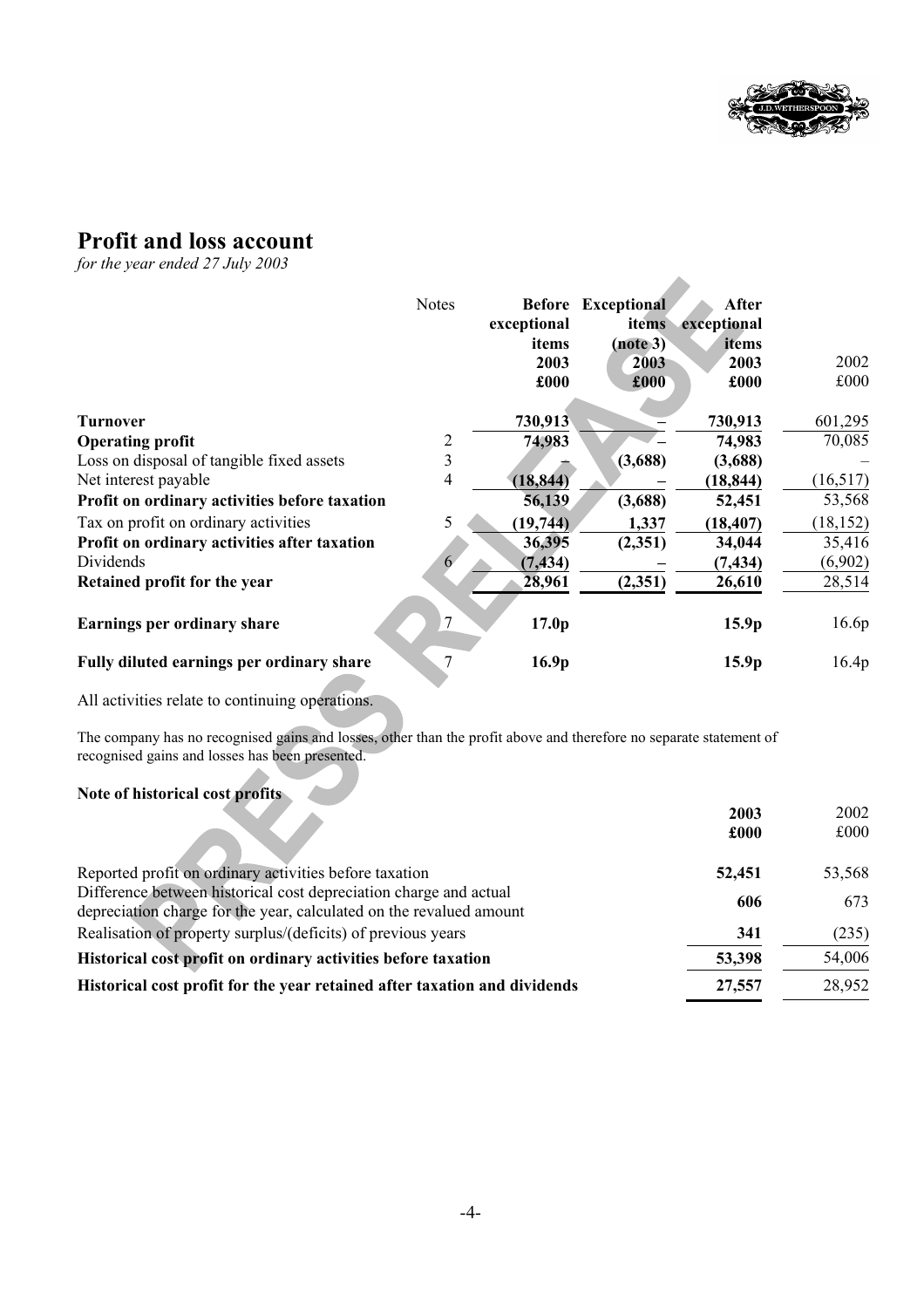

# **Cash flow statement**

*for the year ended 27 July 2003* 

|                                                                                            | <b>Notes</b>   | 2003      | 2003      | 2002       | 2002      |
|--------------------------------------------------------------------------------------------|----------------|-----------|-----------|------------|-----------|
|                                                                                            |                | £000      | £000      | £000       | £000      |
| Net cash inflow from operating activities                                                  | 8              | 130,565   | 130,565   | 113,700    | 113,700   |
| Returns on investments and servicing of finance                                            |                |           |           |            |           |
| Interest received                                                                          |                | 109       | 109       | 53         | 53        |
| Interest paid – existing pubs                                                              |                | (19,379)  | (19, 379) | (17, 346)  | (17, 346) |
| Interest paid and capitalised into new pubs                                                |                | (1, 872)  |           | (2,254)    |           |
| Net cash outflow from returns on investment                                                |                |           |           |            |           |
| and servicing of finance                                                                   |                | (21, 142) |           | (19, 547)  |           |
| <b>Taxation</b>                                                                            |                |           |           |            |           |
| Corporation tax paid                                                                       |                | (10, 277) | (10, 277) | (6,311)    | (6,311)   |
|                                                                                            |                |           |           |            |           |
| Capital expenditure and financial investment                                               |                |           |           |            |           |
| Purchase of tangible fixed assets for existing pubs                                        |                | (15, 896) | (15,896)  | (18, 726)  | (18, 726) |
| Proceeds of sale of tangible fixed assets                                                  |                | 10,732    |           | 412        |           |
| Purchase of own shares for ESOP trust                                                      |                | (153)     |           | (132,096)  |           |
| Investment in new pubs and pub extensions<br>Net cash outflow from capital expenditure and |                | (77, 275) |           |            |           |
| financial investment                                                                       |                | (82, 592) |           | (150, 410) |           |
|                                                                                            |                |           |           |            |           |
| <b>Equity dividends paid</b>                                                               |                | (5, 438)  |           | (4, 445)   |           |
|                                                                                            |                |           |           |            |           |
| Net cash inflow/(outflow) before financing                                                 |                | 11,116    |           | (67, 013)  |           |
| Financing                                                                                  |                |           |           |            |           |
| Issue of ordinary shares                                                                   |                | 233       |           | 5,750      |           |
| Purchase of own shares                                                                     |                | (17, 369) |           |            |           |
| Advances under bank loans                                                                  |                | 7,527     |           | 65,037     |           |
| Advances under US senior loan notes                                                        |                | 44        |           | 44         |           |
| Net cash (outflow)/inflow from financing                                                   |                | (9, 565)  |           | 70,831     |           |
| Increase in cash                                                                           | 9              | 1,551     |           | 3,818      |           |
|                                                                                            |                |           |           |            |           |
| Free cash flow                                                                             | $\overline{7}$ |           | 85,122    |            | 71,370    |
| Cash flow per ordinary share                                                               | 7              |           | 39.7p     |            | 33.5p     |

## **Balance sheet**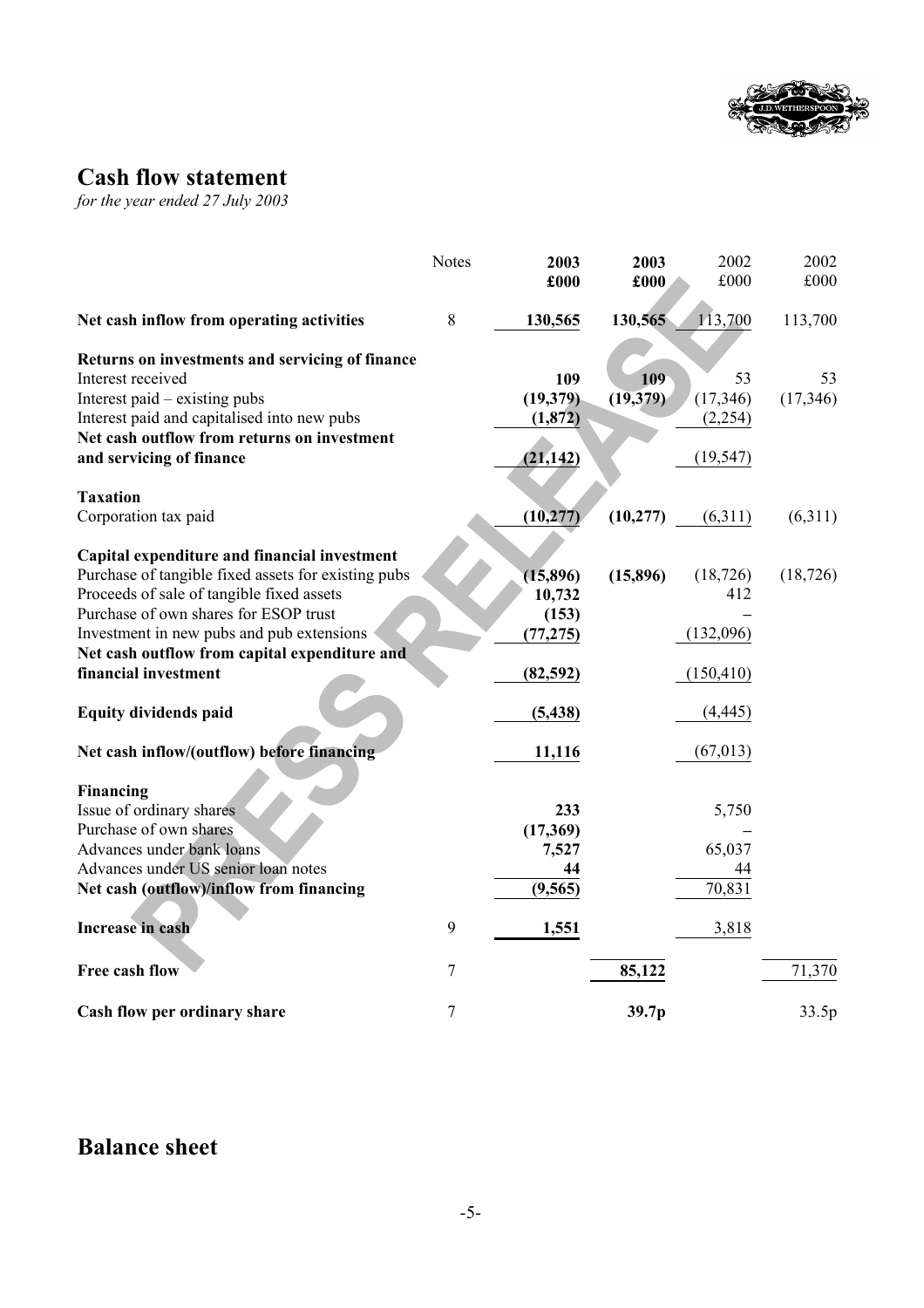

*at 27 July 2003*

|                                              | <b>Notes</b>  | 2003       | 2002       |
|----------------------------------------------|---------------|------------|------------|
|                                              |               | £000       | £000       |
| <b>Fixed assets</b>                          |               |            |            |
| Tangible assets                              | 11            | 773,823    | 745,041    |
|                                              |               |            |            |
| <b>Current assets</b>                        |               |            |            |
| <b>Stocks</b>                                |               | 9,601      | 8,594      |
| Debtors due after more than one year         | 12            | 8,448      | 7,682      |
| Debtors due within one year                  | 12            | 9,017      | 8,237      |
| Investments                                  |               | 301        | 203        |
| Cash                                         |               | 15,160     | 13,609     |
|                                              |               | 42,527     | 38,325     |
| Creditors due within one year                | 13            | (135, 361) | (122, 919) |
| <b>Net current liabilities</b>               |               | (92, 834)  | (84, 594)  |
| <b>Total assets less current liabilities</b> |               | 680,989    | 660,447    |
| Creditors due after more than one year       | 14            | (299, 942) | (292, 915) |
| Provisions for liabilities and charges       | $\frac{1}{5}$ | (62, 419)  | (57, 399)  |
| <b>Total net assets</b>                      |               | 318,628    | 310,133    |
|                                              |               |            |            |
| <b>Capital and reserves</b>                  |               |            |            |
| Called up share capital                      |               | 4,149      | 4,292      |
| Share premium account                        |               | 126,739    | 124,819    |
| Capital redemption reserve                   |               | 165        |            |
| Revaluation reserve                          |               | 22,439     | 23,386     |
| Profit and loss account                      |               | 165,136    | 157,636    |
| <b>Equity shareholders' funds</b>            | 16            | 318,628    | 310,133    |
|                                              |               |            |            |
|                                              |               |            |            |
|                                              |               |            |            |
|                                              |               |            |            |
|                                              |               |            |            |
|                                              |               |            |            |
|                                              |               |            |            |
|                                              |               |            |            |
|                                              |               |            |            |
|                                              |               |            |            |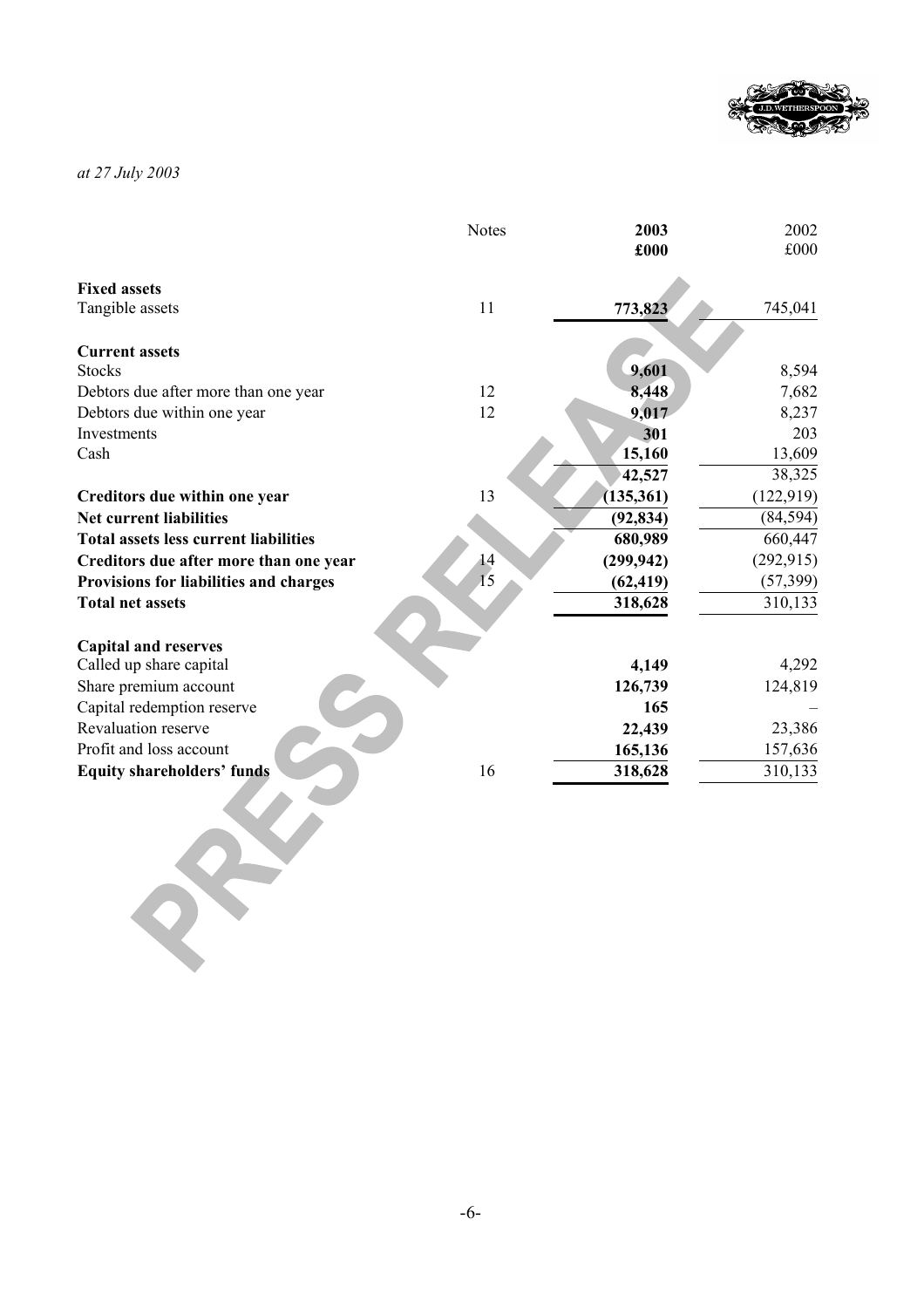

## **Notes**

**1** These preliminary statements do not constitute statutory accounts within the meaning of Section 240 of the Companies Act 1985. They have, however, been extracted from the statutory accounts for the periods ending 27 July 2003 and 28 July 2002 on which unqualified reports were made by the company's auditors.

The 2002 statutory accounts have been filed with the Registrar of Companies. The 2003 statutory accounts will be sent to shareholders in October 2003 and will be filed with the Registrar of Companies following their adoption at the forthcoming Annual General Meeting.

| 2 Analysis of continuing operations                                    |            |            |
|------------------------------------------------------------------------|------------|------------|
|                                                                        | 2003       | 2002       |
|                                                                        | £000       | £000       |
|                                                                        |            |            |
| Turnover                                                               | 730,913    | 601,295    |
| Cost of sales                                                          | (621, 894) | (503, 699) |
| Gross profit                                                           | 109,019    | 97,596     |
| Administrative expenses                                                | (34, 036)  | (27,511)   |
| <b>Operating profit</b>                                                | 74,983     | 70,085     |
| Cost of sales includes distribution costs and all pub operating costs. |            |            |
| <b>Exceptional items</b><br>3                                          |            |            |
|                                                                        |            |            |
|                                                                        | 2003       | 2002       |
|                                                                        | £000       | £000       |
| Non-operating items:                                                   |            |            |
| Net loss on disposal of trading properties                             | (2,732)    |            |
| Provision against future disposal of non trading properties            | (956)      |            |
|                                                                        | (3,688)    |            |
|                                                                        |            |            |
| 4 Net interest payable                                                 | 2003       | 2002       |
|                                                                        | £000       | £000       |
|                                                                        |            |            |
| Interest payable on bank loans and overdraft                           | 16,758     | 14,255     |
| Interest payable on US senior loan notes                               | 4,850      | 5,277      |
| Less:                                                                  |            |            |
| Interest capitalised                                                   | (1,954)    | (2,266)    |
| Interest receivable                                                    | (810)      | (749)      |
| Charge to profit and loss account                                      | 18,844     | 16,517     |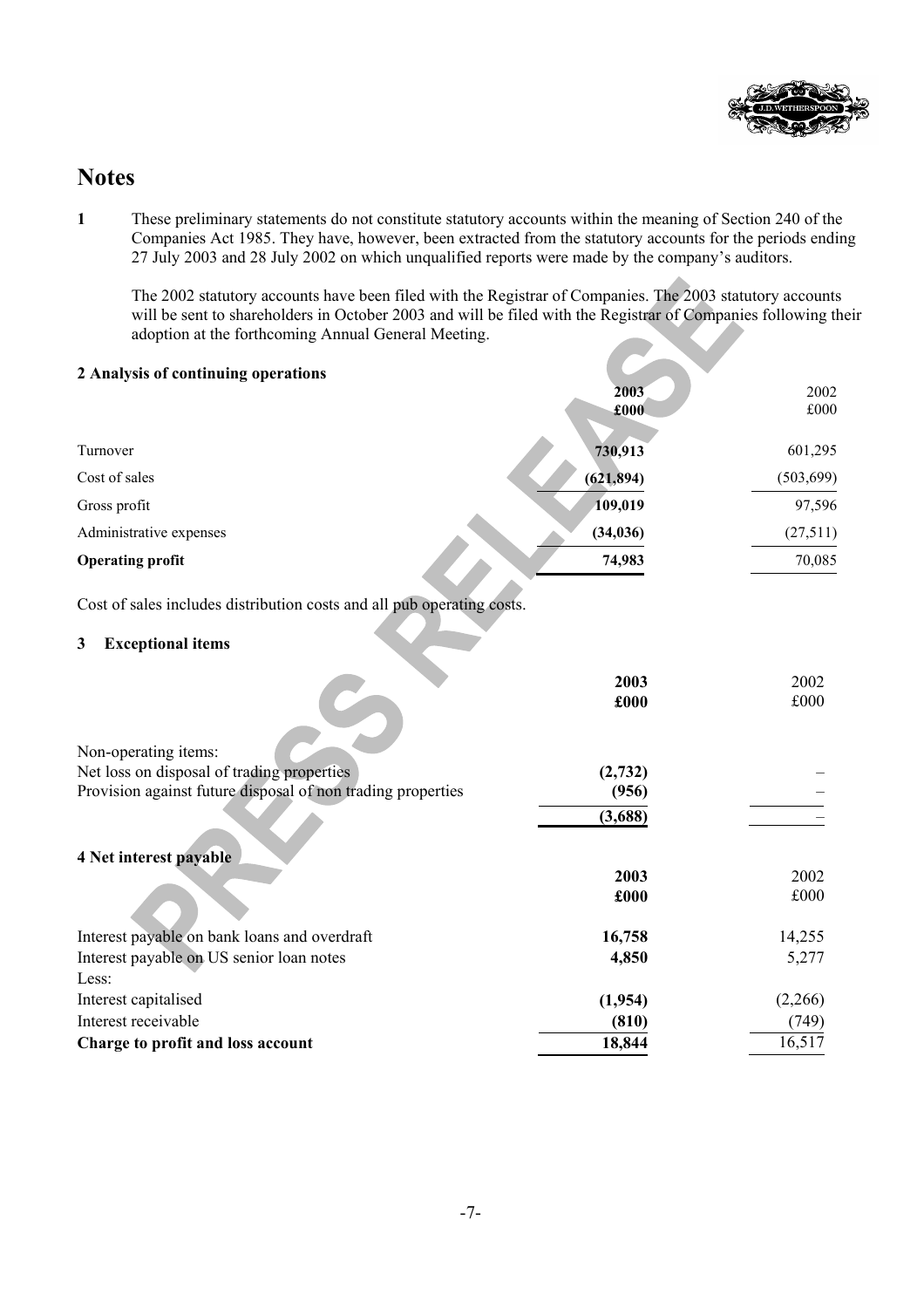

### **5 Taxation**

### **a) Analysis of current period tax charge**

| <b>Current tax</b>                                     | 2003<br>£000 | 2003<br>£000 | 2002<br>£000 | 2002<br>£000 |
|--------------------------------------------------------|--------------|--------------|--------------|--------------|
| UK corporation tax on profits before exceptional items | 13,317       |              | 9,299        |              |
| Advance corporation tax                                |              |              | (743)        |              |
|                                                        |              | 13,317       |              | 8,556        |
| Current tax on exceptional items                       |              | 70           |              |              |
| Total current tax (note 5(b))                          |              | 13,387       |              | 8,556        |
| Deferred tax                                           |              |              |              |              |
| Origination and reversal of timing differences         | 6,427        |              | 9,596        |              |
| Movement arising from disposals (exceptional items)    | (1, 407)     |              |              |              |
| <b>Total deferred tax</b>                              |              | 5,020        |              | 9,596        |
| Total tax charge                                       |              | 18,407       |              | 18,152       |
|                                                        |              |              |              |              |

## **b) Factors affecting current period tax charge**

The UK standard rate of corporation tax is 30% (2002: 30%), whereas the current tax assessed for the financial year ended 27 July 2003, as a percentage of profit before tax and exceptional items, is 24% (2002: 16%); including exceptional items, the percentage rises to 26%. The reasons for this difference are explained below:

|                                                                 | 2003    | 2003          | 2002    | 2002          |
|-----------------------------------------------------------------|---------|---------------|---------|---------------|
|                                                                 | £000    | $\frac{0}{0}$ | £000    | $\frac{0}{0}$ |
| Profit on ordinary activities before tax                        | 52,451  |               | 53,568  |               |
| Current tax on profit on ordinary activities, calculated at the |         |               |         |               |
| standard rate of corporation tax in the UK of 30%               | 15,735  | 30            | 16,070  | 30            |
| Accelerated capital allowances                                  | (5,884) | (11)          | (8,266) | (16)          |
| Capitalised interest allowable for tax purposes                 | (472)   | (1)           | (586)   | (1)           |
| QUEST contributions allowable for tax purposes                  |         |               | (228)   |               |
| <b>Disposals</b>                                                | 1,107   |               |         |               |
| Other allowable deductions                                      | (182)   |               | (106)   |               |
| Expenses not deductible for tax purposes                        | 3,083   |               | 2,415   | 4             |
| UK corporation tax for the year                                 | 13,387  | 26            | 9,299   | 17            |
| Advance corporation tax                                         |         |               | (743)   | (1)           |
| Current tax charge for period (note $5(a)$ )                    | 13,387  | 26            | 8,556   | 16            |

### **c) Factors which may affect future tax charges**

Current levels of investment ensure that capital allowance claims exceed depreciation; while this will continue, the company would expect the excess of capital allowances over depreciation to diminish over time.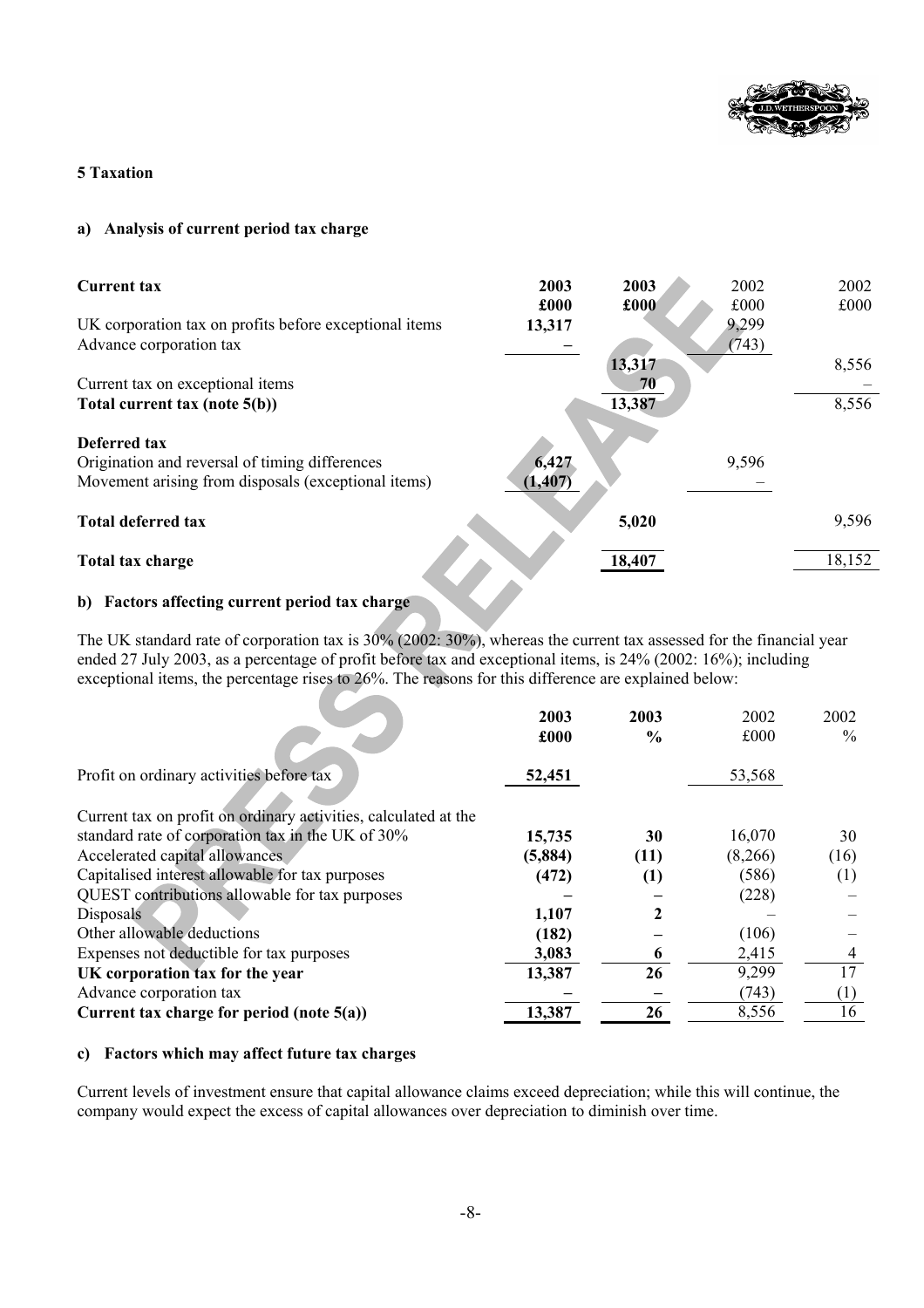

No provision has been made for deferred tax on gains recognised on revaluing properties to their market value. Such tax would become payable only if the properties were sold without it being possible to claim roll-over relief. The total amount unprovided for is approximately £6 million. At present, it is not envisaged that any tax will become payable in the foreseeable future.

### **6 Dividends**

|                                                     | 2003  | 2002  |
|-----------------------------------------------------|-------|-------|
|                                                     | £000  | £000  |
| Interim paid of $1.21p$ per share $(2002: 1.10p)$   | 2,600 | 2,353 |
| Final proposed of $2.33p$ per share $(2002: 2.12p)$ | 4,834 | 4,549 |
|                                                     | 7,434 | 6,902 |
| 7 Earnings and cash flow ner share                  |       |       |

### **7 Earnings and cash flow per share**

The calculation of basic earnings per share is based on profits on ordinary activities after taxation of £34,044,000 (2002: £35,416,000) and on 214,312,883 (2002: 213,202,101) ordinary shares, being the weighted average number of ordinary shares in issue and ranking for dividend during the period.

Earnings per share before exceptional items is calculated as follows:

|                                        |                 |          | <b>Earnings</b> | Earnings  |
|----------------------------------------|-----------------|----------|-----------------|-----------|
|                                        | <b>Earnings</b> | Earnings | per share       | per share |
|                                        | £000            | £000     | (p)             | (p)       |
|                                        | 2003            | 2002     | 2003            | 2002      |
|                                        |                 |          |                 |           |
| Earnings and basic earnings per share  | 34,044          | 35,416   | 15.9            | 16.6      |
| Exceptional costs, net of tax          | 2,351           |          | 1.1             |           |
| Earnings and earnings per share before |                 |          |                 |           |
| exceptional items                      | 36,395          | 35,416   | 17.0            | 16.6      |

Fully diluted earnings per share has been calculated in accordance with FRS14 and is after allowing for the dilutive effect of the conversion into ordinary shares of the weighted average number of options outstanding during the period. The number of shares used for the fully diluted calculation is 214,725,340 (2002: 215,316,001).

The calculation of free cash flow per share is based on the net cash generated by business activities and available for investment in new pub developments and extensions to existing pubs, after funding interest on existing pubs, tax and all other reinvestment in pubs open at the start of the period ('free cash flow'). It is calculated before taking account of proceeds from property disposals and inflows and outflows of financing from outside sources and dividend payments and is based on the same number of shares in issue as that for the calculation of basic earnings per share.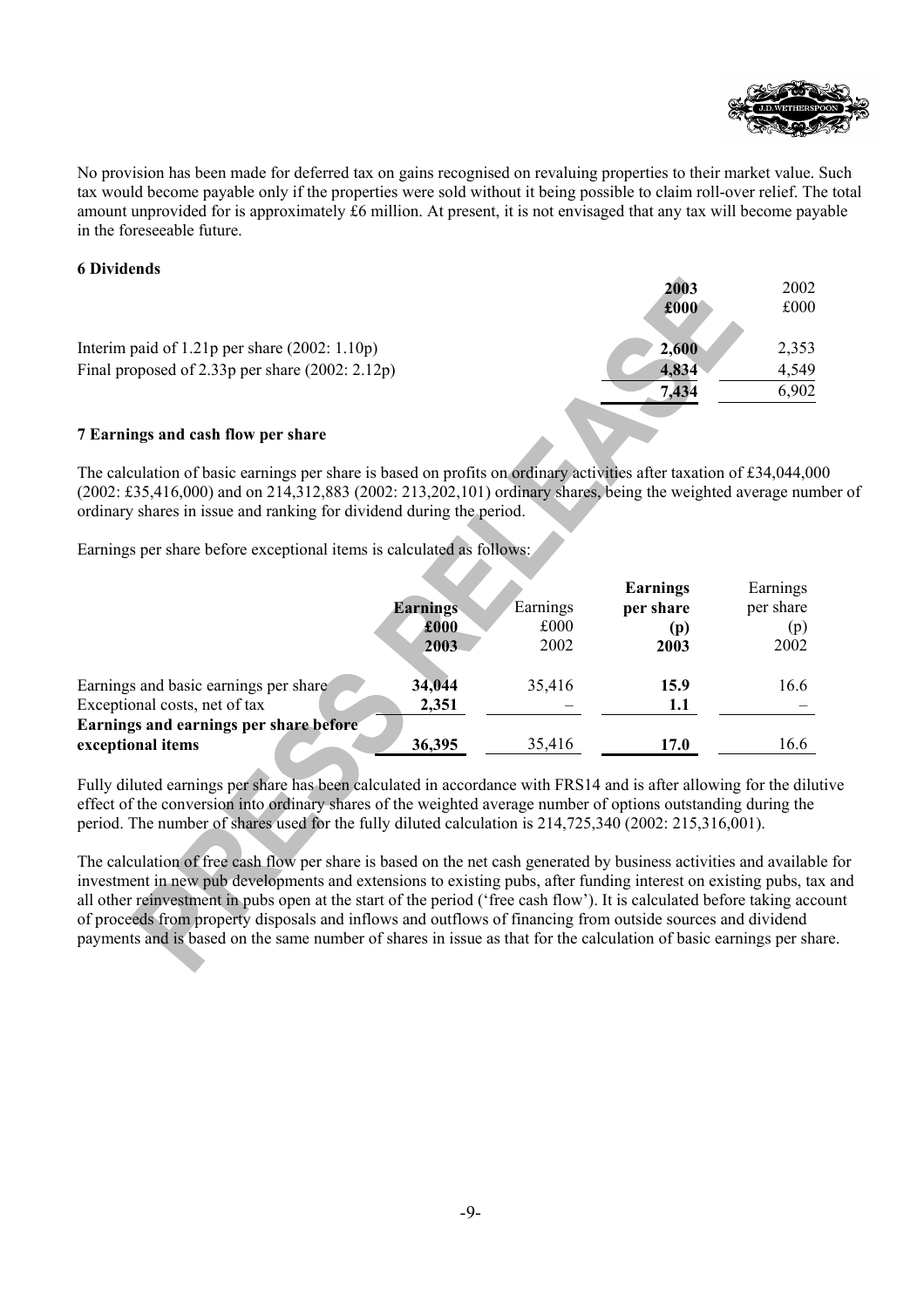

## **8 Net cash inflow from operating activities**

|                                                           |            |           | 2003<br>£000 | 2002<br>£000 |
|-----------------------------------------------------------|------------|-----------|--------------|--------------|
| Operating profit                                          |            |           | 74,983       | 70,085       |
| Profit on disposal of fixed assets                        |            |           |              | (24)         |
| Depreciation of tangible fixed assets                     |            |           | 43,209       | 36,343       |
| Change in stocks                                          |            |           | (1,007)      | (1,091)      |
| Change in debtors                                         |            |           | (944)        | (1, 395)     |
| Change in creditors                                       |            |           | 14,324       | 9,782        |
|                                                           |            |           | 130,565      | 113,700      |
| 9 Reconciliation of net cash flow to movement in net debt |            |           | 2003<br>£000 | 2002<br>£000 |
| Increase in cash in the year                              |            |           | 1,551        | 3,818        |
| Cash inflow from increase in debt financing               |            |           | (7,571)      | (65,081)     |
| Movement in net debt during the period                    |            |           | (6,020)      | (61,263)     |
| Opening net debt                                          |            |           | (302, 840)   | (241, 577)   |
| Closing net debt                                          |            |           | (308, 860)   | (302, 840)   |
| 10 Analysis of net debt                                   |            |           |              |              |
|                                                           |            |           | Non-cash     |              |
|                                                           | 2002       | Cash flow | movement     | 2003         |
|                                                           | £000       | £000      | £000         | £000         |
| Cash at bank and in hand                                  | 13,609     | 1,551     |              | 15,160       |
| Debt due within one year                                  | (24, 831)  | 24,831    | (24,799)     | (24,799)     |
| Debt due after one year                                   | (291, 618) | (32, 402) | 24,799       | (299, 221)   |
| Net debt                                                  | (302, 840) | (6,020)   |              | (308, 860)   |
|                                                           |            |           |              |              |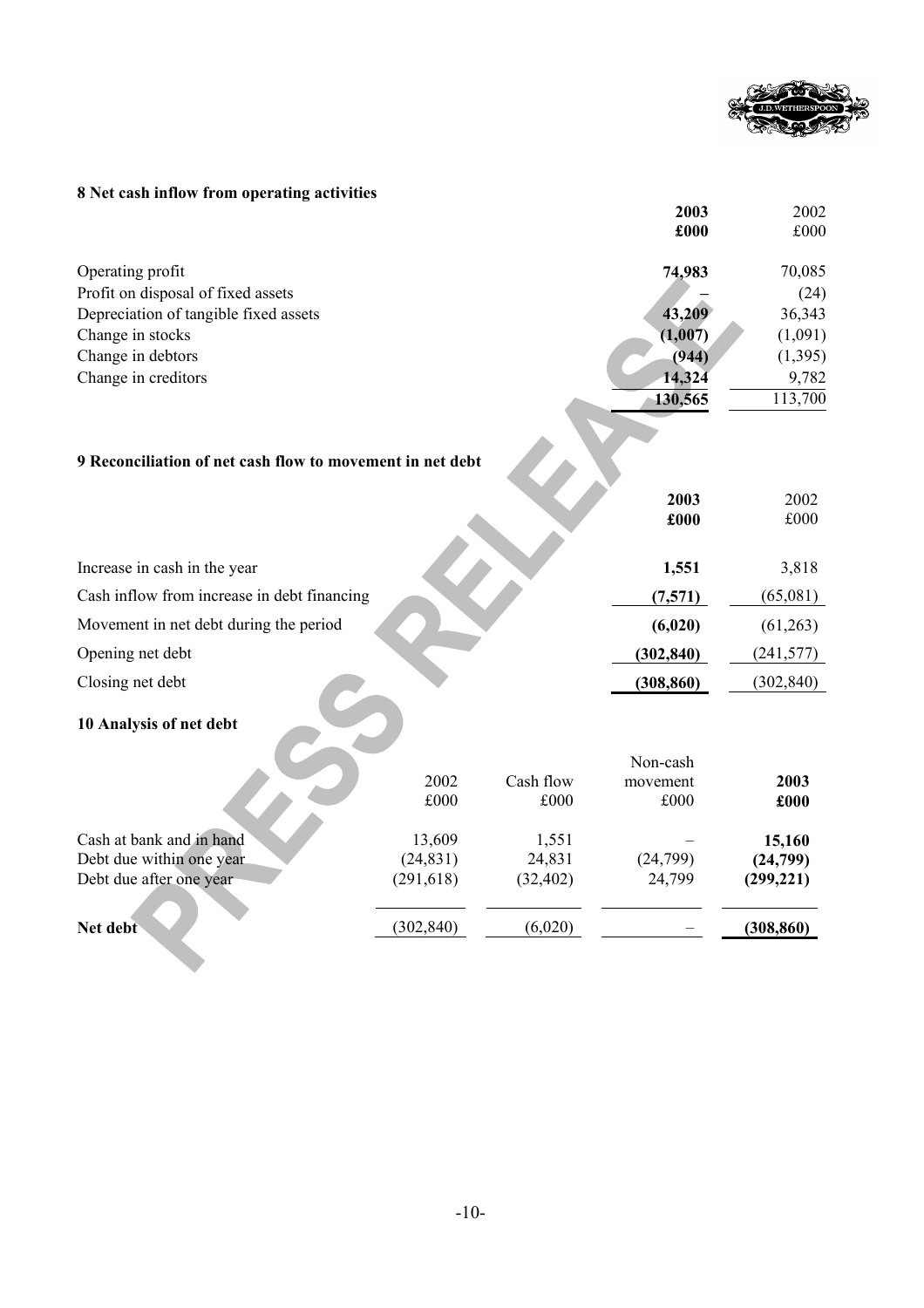

## **11 Tangible fixed assets**

|                                               | Freehold  |           |              |             |           |
|-----------------------------------------------|-----------|-----------|--------------|-------------|-----------|
|                                               | and long  | Short     | Equipment,   | Expenditure | Total     |
|                                               | leasehold | leasehold | fixtures and | on unopened |           |
|                                               | property  | property  | fittings     | properties  |           |
|                                               | £000      | £000      | £000         | £000        | £000      |
| <b>Cost or valuation</b>                      |           |           |              |             |           |
| At 29 July 2002                               | 364,041   | 293,762   | 183,240      | 33,038      | 874,081   |
| Reclassification                              | 18,245    | 2,674     |              | (20, 919)   |           |
| Additions                                     | 27,741    | 15,374    | 29,408       | 13,388      | 85,911    |
| Disposals                                     | (12, 791) |           | (4,012)      |             | (16, 803) |
| At 27 July 2003                               | 397,236   | 311,810   | 208,636      | 25,507      | 943,189   |
| Depreciation                                  |           |           |              |             |           |
| At 29 July 2002                               | 14,272    | 33,386    | 81,382       |             | 129,040   |
| Charge for the year                           | 6,875     | 8,117     | 28,217       |             | 43,209    |
| Provision                                     |           |           |              | 456         | 456       |
| Disposals                                     | (1,235)   |           | (2,104)      |             | (3,339)   |
| At 27 July 2003                               | 19,912    | 41,503    | 107,495      | 456         | 169,366   |
| Net book value                                |           |           |              |             |           |
| At 27 July 2003                               | 377,324   | 270,307   | 101,141      | 25,051      | 773,823   |
| At 28 July 2002                               | 349,769   | 260,376   | 101,858      | 33,038      | 745,041   |
|                                               |           |           |              |             |           |
| 12 Debtors                                    |           |           |              |             |           |
|                                               |           |           |              | 2003        | 2002      |
|                                               |           |           |              | £000        | £000      |
| Amounts falling due after more than one year: |           |           |              |             |           |
| Other debtors                                 |           |           |              | 8,448       | 7,682     |
|                                               |           |           |              |             |           |
| Amounts falling due within one year:          |           |           |              |             |           |
| Other debtors                                 |           |           |              | 519         | 1,183     |
| Prepayments                                   |           |           |              | 8,498       | 7,054     |
|                                               |           |           |              | 9,017       | 8,237     |
|                                               |           |           |              |             |           |
| 13 Creditors due within one year              |           |           |              |             |           |
|                                               |           |           |              | 2003        | 2002      |
|                                               |           |           |              | £000        | £000      |
|                                               |           |           |              |             |           |
| <b>Bank</b> loans                             |           |           |              | 24,799      | 24,831    |
| Trade creditors                               |           |           |              | 53,066      | 54,352    |
| Corporation tax                               |           |           |              | 7,792       | 4,682     |
| Other tax and social security                 |           |           |              | 22,616      | 12,716    |
|                                               |           |           |              | 2077        | 2.027     |

| Other tax and social security | <b><i>22.010</i></b> | 12, 10  |
|-------------------------------|----------------------|---------|
| Other creditors               | 3.875                | 3,987   |
| Dividend payable              | 4.834                | 4,549   |
| Accruals and deferred income  | 18.379               | 17,802  |
|                               | 135,361              | 122,919 |